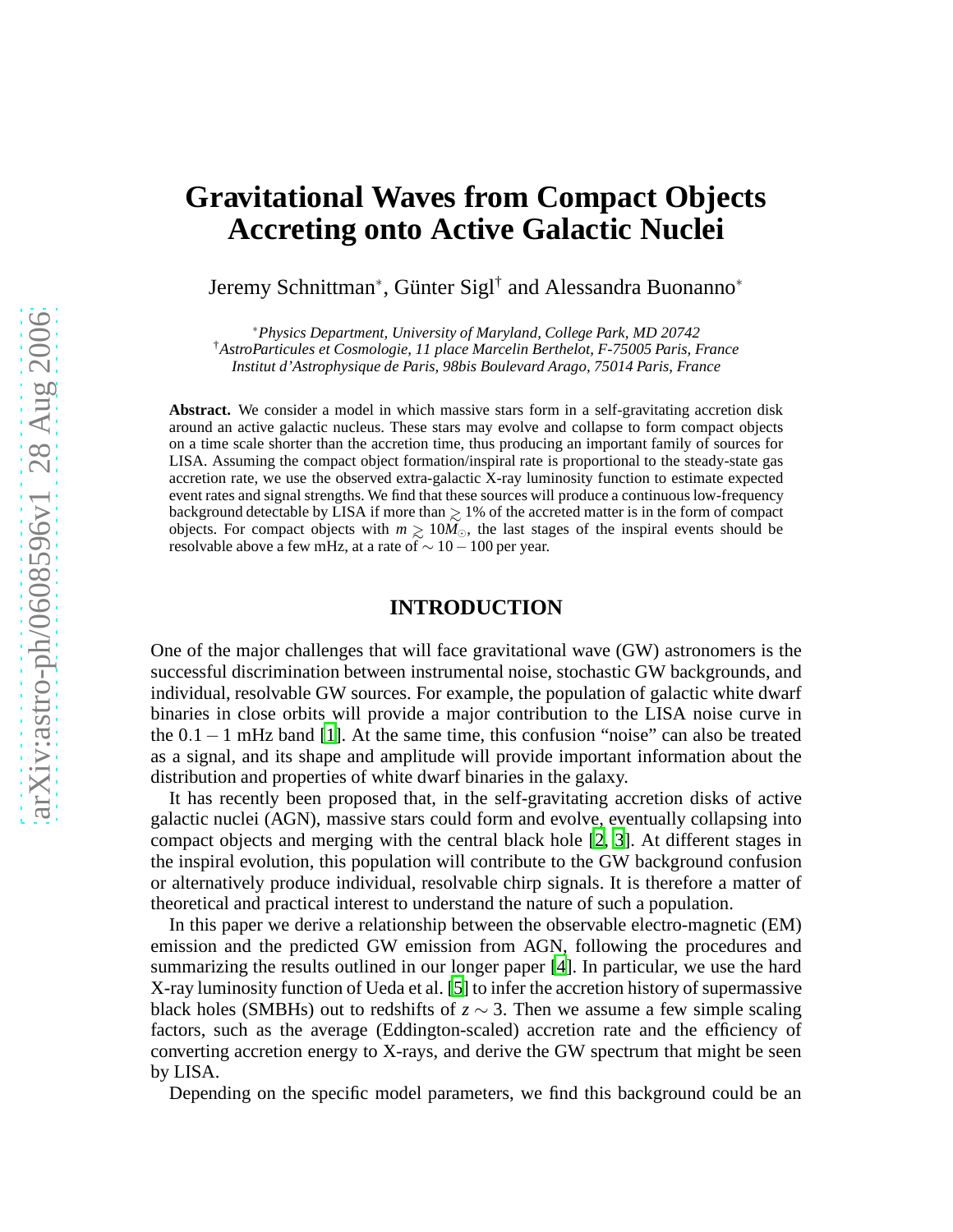| symbol          | min      | max      | preferred | description                                              |
|-----------------|----------|----------|-----------|----------------------------------------------------------|
| $f_{\rm acc}$   | $\theta$ |          |           | fraction of SMBH mass due to accreted gas                |
| $f_{\rm co}$    | $\theta$ |          | 0.01      | fraction of SMBH mass due to accreted compact objects    |
| $f_{\rm X}$     | $\theta$ |          | 0.03      | fraction of EM radiation in X-rays                       |
| $f_{\rm Edd}$   | $\theta$ | $\geq 1$ | 0.1       | typical fraction of Eddington luminosity/accretion rate  |
| $\eta_{\rm em}$ | $\theta$ |          | 0.2       | efficiency of converting accreting gas to EM radiation   |
| $\eta_{\rm gw}$ | $\theta$ |          | 0.2       | efficiency of converting compact objects to GW radiation |

<span id="page-1-0"></span>**TABLE 1.** Glossary of dimensionless parameters, with allowable and preferred values

important class of LISA sources, similar in strength and event rates to extreme mass-ratio inspirals from captured compact objects [\[6](#page-6-5)]. As in those sources, here too it is a matter of preference as to whether the background should be thought of as signal or noise. But for higher masses (perhaps as large as  $m \approx 10^5 M_{\odot}$  [\[2\]](#page-6-1)), disk-embedded compact objects should produce individual, resolvable inspiral events with high signal-to-noise over a wide band of frequencies.

## **THE HARD X-RAY LUMINOSITY FUNCTION OF AGN**

We begin with a short discussion of notation. The results derived below include a number of dimensionless parameters, most of which can take values between 0 and 1. We divide these parameters into two general classes: efficiencies and fractions. Efficiencies, denoted by  $\eta$ , are believed to be determined by more fundamental physics, and typically have more stringent lower- and upper-limits. Fractions, denoted by f, are more modeldependent parameters and less-well known than the efficiency parameters, and thus have a larger range of acceptable values. A summary of these model parameters appears in Table [1.](#page-1-0)

A growing consensus has been forming that SMBHs grow almost exclusively by accretion, suggesting  $f_{\text{acc}} \simeq 1$  (see, e.g. [\[7\]](#page-6-6)). A corollary of this assumption is that most AGN should be rapidly spinning, with dimensionless spin parameters of  $a/M \simeq 0.9 -$ 0.998, giving EM efficiencies for a radiative disk of  $\eta_{\text{em}} \simeq 0.15 - 0.32$  [\[8\]](#page-6-7). Similarly, assuming the compact objects are on circular, adiabatic orbits, we set  $\eta_{gw} = \eta_{em}$ , ignoring any EM or GW emission from the plunging region.

We write the X-ray luminosity  $L_X$  as a fraction  $f_X$  of the bolometric luminosity, which in turn is a fraction  $f_{\text{Edd}}$  of the Eddington luminosity  $L_{\text{Edd}}$ :

<span id="page-1-1"></span>
$$
L_X = f_X f_{\text{Edd}} L_{\text{Edd}}(M) = f_X \eta_{\text{em}} \dot{M}_{\text{acc}} c^2.
$$
 (1)

The Eddington limit is a function only of the SMBH mass:  $L_{\text{Edd}}(M) = 1.3 \times$  $10^{38}(M/M_{\odot})$ . Over the range of redshifts and luminosities we are probing, typical accretion rates are estimated to be  $f_{\text{Edd}} \sim 0.1$ , but could conceivably be even greater than unity [\[9](#page-6-8)]. Since the energy density in the cosmic infrared background (also dominated by AGN) is about 30 times greater than the X-ray background, we set  $f_{\rm X}$  = 0.03 [\[10](#page-6-9)]. Lastly, the parameter  $f_{\rm co}$  is the fraction of total mass accreted in the form of compact objects. Since the astrophysical mechanisms that actually determine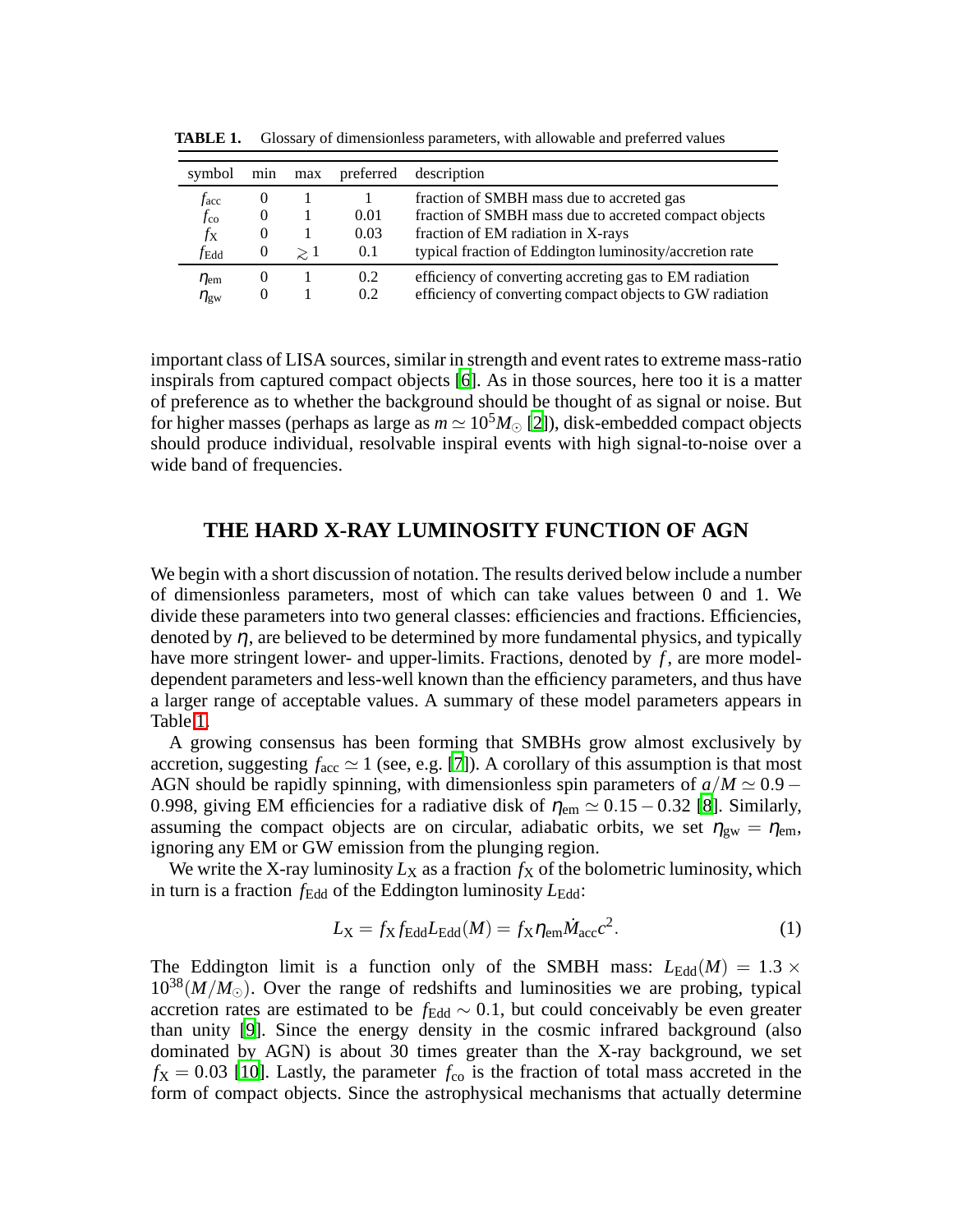this fraction are not yet well understood, we set it to a conservative value of 0.01. If it were much higher, the disk would be entirely fragmented and thus not efficiently emit EM radiation. And as we will see below, a value much below 0.01 would result in a GW signal undetectable by LISA.

We approximate the intrinsic (i.e. directly produced by the accretion process, and before reprocessing and/or partial absorption within the host galaxy) X-ray luminosity function per comoving volume after Ref. [\[5\]](#page-6-4), roughly giving a broken power-law distribution with higher average luminosities at higher redshift. The fiducial values for the model parameters and the observed range of luminosities correspond to SMBH masses in the range  $10^6 M_{\odot} \le M \le 10^{10} M_{\odot}$ , consistent with the masses inferred from observations of velocity dispersions.

#### **THE GRAVITATIONAL WAVE SPECTRUM**

We begin by considering the inspiral of a single compact object of mass *m* onto a SMBH of mass  $M \gg m$  and specific angular momentum *a*. Using geometrized units such that  $G = c = 1$ , a particle on a circular, equatorial orbit around a Kerr black hole has an orbital frequency (as measured by an observer at infinity) of

$$
f_{\rm orb}(r) = \frac{\sqrt{M}}{2\pi (r^{3/2} + a\sqrt{M})}
$$
 (2)

and specific energy

$$
\frac{E(r)}{m} = \frac{r^2 - 2Mr + a\sqrt{Mr}}{r(r^2 - 3Mr + 2a\sqrt{Mr})^{1/2}}.
$$
\n(3)

Thus the total energy emitted in gravitational waves down to a radius *r* is  $E_{gw}(r) =$  $m-E(r)$ . The GW energy emitted between frequency *f* and  $f + df$  for such an event is

<span id="page-2-0"></span>
$$
\frac{dE_{\rm gw}}{df} = \frac{dE_{\rm gw}}{dr} \left(\frac{df}{dr}\right)^{-1}.\tag{4}
$$

Here, we restrict the GW emission to the quadrupole formula for circular geodesic orbits, thus we consider only GW frequencies at twice the orbital frequencies  $(f = 2f_{\text{orb}})$ .

We will generally want to restrict equation [\(4\)](#page-2-0) to a range of frequencies  $f_{\text{min}} \le f \le$ *f*<sub>max</sub>, where *f*<sub>min</sub> is determined by the LISA sensitivity and *f*<sub>max</sub> is the GW frequency at the inner-most stable circular orbit (ISCO). The ISCO frequency in turn is determined solely by the SMBH mass and spin, giving  $f_{\text{max}} \simeq 4 - 30$  mHz for  $M = 10^{6} M_{\odot}$ . In Figure [1](#page-3-0) we show the characteristic strain spectrum for a single inspiral event for a range of black hole masses and spins.

<span id="page-2-1"></span>Integrated over redshift *z*, the observed GW energy density per logarithmic frequency is given by  $(e.g. [11])$  $(e.g. [11])$  $(e.g. [11])$ 

$$
\frac{d\rho_{\rm gw}(f)}{d\ln f} = \int_0^\infty dz \frac{R(z)}{1+z} \left| \frac{dt}{dz} \right| \frac{dE_{\rm gw}}{d\ln f_z}(f_z),\tag{5}
$$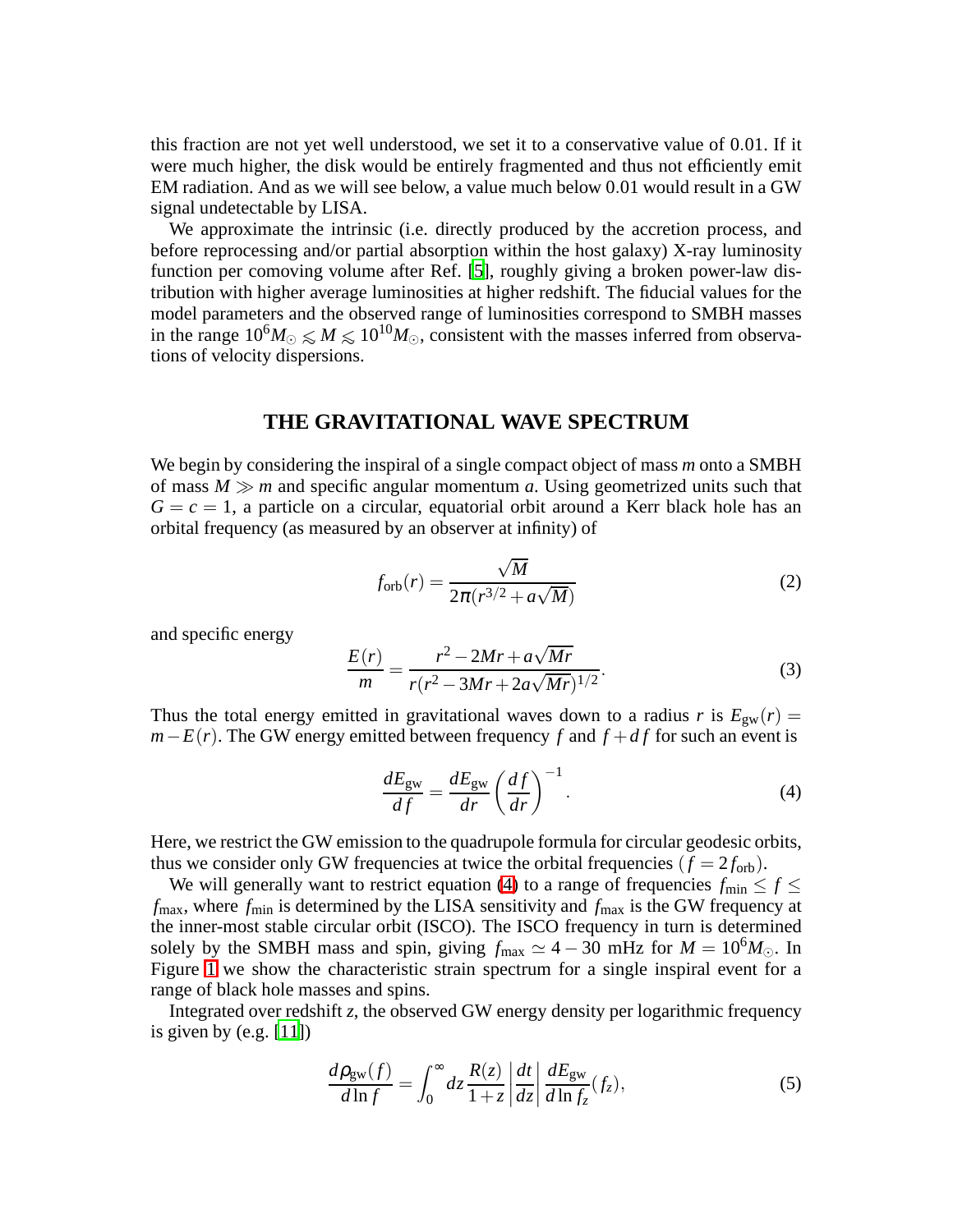

<span id="page-3-0"></span>**FIGURE 1.** Characteristic GW strain amplitudes for individual inspiral events, where a black hole with  $m = 10M_{\odot}$  merges with a SMBH of mass  $M = 10^6, 10^7, 10^8M_{\odot}$  at a redshift of  $z = 1$ . For each value of *M*, we show the spectra for two spin values, *a*/*M* = 0 (*solid*) and 0.95 (*dashed*). The *dot-dashed* and *dotted* lines are the sky-averaged LISA noise curves with and without the contributions from galactic binaries, respectively.

where  $f_z \equiv (1+z)f$ , and  $R(z)$  is the rate of inspiral events per comoving volume. Cosmology enters with the term  $|dt/dz| = [(1+z)\tilde{H}(z)]^{-1}$ , where for a flat geometry,

$$
H(z) = H_0 \left[ \Omega_\mathrm{M} (1+z)^3 + \Omega_\Lambda \right]^{1/2}.
$$
 (6)

Throughout this paper we will assume a standard ΛCDM universe with  $\Omega_M = 0.3$ ,  $\Omega_{\Lambda} = 0.7$ , and  $H_0 = 72$  km s<sup>-1</sup> Mpc<sup>-1</sup>.

The event rate for a single AGN is simply the X-ray luminosity divided by the total X-ray energy emitted between inspiral events:  $E_X = E_{gw} f_X / f_{co}$ . Integrating over the luminosity distribution function, we get

<span id="page-3-1"></span>
$$
R(z) = \frac{f_{\rm co}}{f_{\rm X}} \int dL_{\rm X} \frac{dn(L_{\rm X}, z)}{d \ln L_{\rm X}} \frac{1}{E_{\rm gw}},\tag{7}
$$

<span id="page-3-2"></span>where  $dn(L_X, z)/d\ln L_X$  is the intrinsic luminosity distribution function in units of Mpc<sup>-3</sup>. Combining equations [\(5\)](#page-2-1) and [\(7\)](#page-3-1), the total (time-averaged) gravitational wave spectrum is

$$
\frac{d\rho_{\rm gw}(f)}{d\ln f} = \frac{f_{\rm co}}{f_{\rm X}} \int_0^\infty \left| \frac{dt}{dz} \right| \frac{dz}{1+z} \int_{L_{\rm min}}^{L_{\rm max}} dL_{\rm X} \frac{dn}{d\ln L_{\rm X}} \frac{1}{E_{\rm gw}} \frac{dE_{\rm gw}}{d\ln f_z} (f_z). \tag{8}
$$

The GW spectrum  $E_{gw}(f)$  from each individual AGN is a function of the SMBH mass, which in turn is determined by the X-ray luminosity through equation [\(1\)](#page-1-1). Note that the integrated spectrum is independent of *m*, as long as *m* is small enough so that the inspiral waveform cannot be individually resolved. One measure of this resolvability is the *duty cycle*, described in the next section.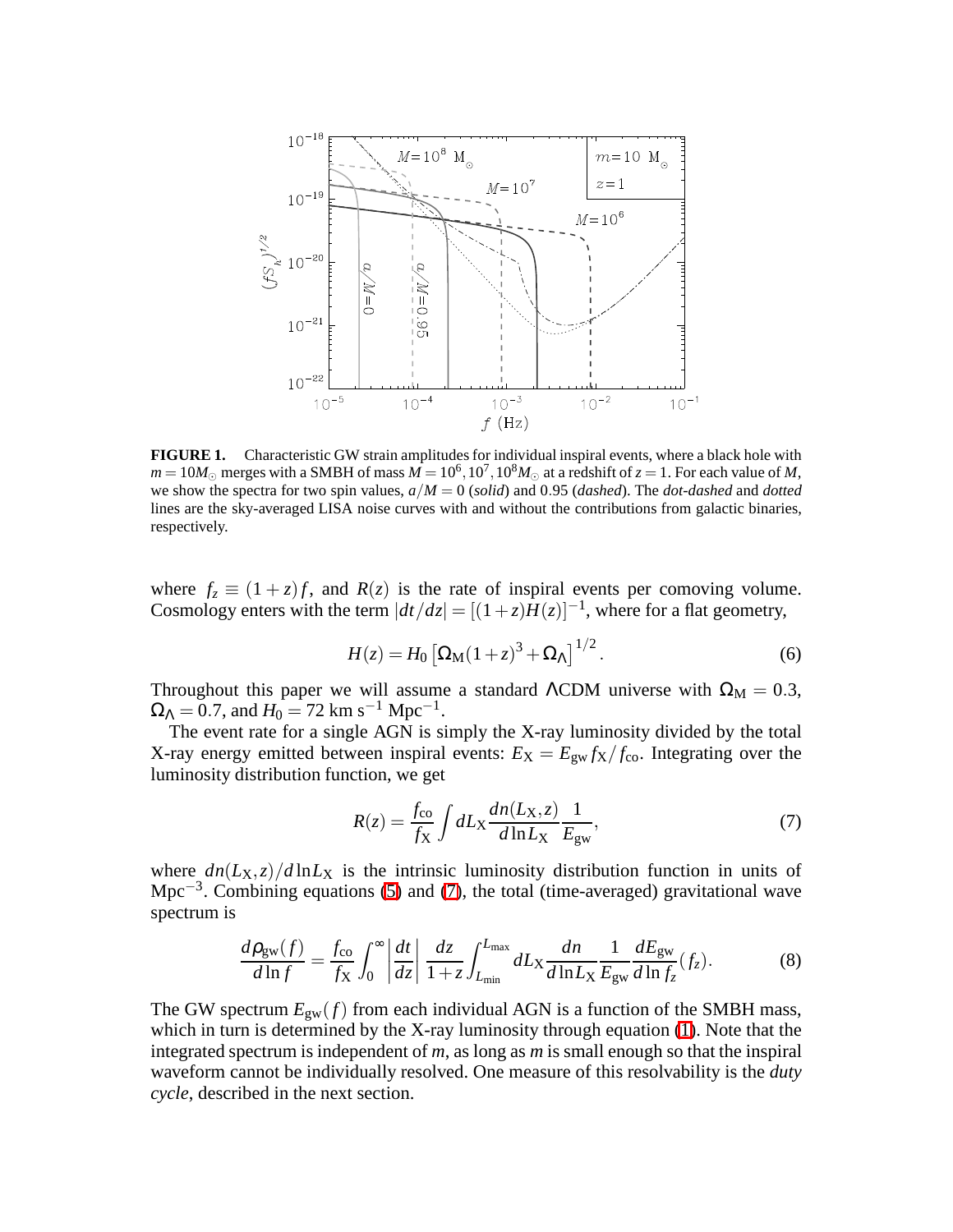

<span id="page-4-0"></span>**FIGURE 2.** Dependence of the GW background on the model parameters  $f_{\text{Edd}}$  (*left*) and  $f_{\text{co}}$  (*right*). The fiducial values for the model give a background signal comparable to the LISA noise curve, including unresolved galactic white dwarf binaries.

Following Refs. [\[6](#page-6-5), [12](#page-6-11)], we will want to compare directly the background defined in equation [\(8\)](#page-3-2) to the spectral density of the detector noise  $S_n(f)$ , which has units of inverse frequency. In this case,  $\sqrt{f S_n(f)}$  will be a dimensionless strain. Averaging over the entire sky, weighted by the LISA antenna pattern, gives

$$
S_h(f) = \frac{4}{\pi} \frac{1}{f^3} \frac{d\rho_{\text{gw}}(f)}{d\ln f}.
$$
 (9)

Throughout the paper we use the so-called sky and detector averaged instrumental spectral density for LISA, augmented by the white-dwarf galactic confusion noise, as given in [\[6](#page-6-5)].

In Figure [2](#page-4-0) we plot the nominal GW background from equation [\(8\)](#page-3-2) with the model parameters listed in Table 1. Also shown are the effects of varying the accretion rate  $f_{\text{Edd}}$  (Fig. [2a](#page-4-0)) and the fraction of accreted mass in compact objects  $f_{\text{co}}$  (Fig. [2b](#page-4-0)). By increasing  $f_{\text{Edd}}$ , the effect is to reduce the AGN mass inferred from equation [\(1\)](#page-1-1) and thus increase the GW frequency of the signal, shifting the curves to the right. From the leading term in equation [\(8\)](#page-3-2), it is clear that the total GW power is simply proportional to *f*co, so increasing this parameter linearly increases the total amplitude of the GW spectrum.

# **EVENT RATES AND RESOLVABLE SIGNALS**

The GW spectra calculated from equation [\(8\)](#page-3-2) represent the *time-averaged* signal from all the AGN in the universe, but at any single time, there may only be a few sources that are emitting at a given frequency. This can be seen from comparing Figures [1](#page-3-0) and [2:](#page-4-0) while the signal-to-noise ratio of a single inspiral can be very large around  $1-10$  mHz,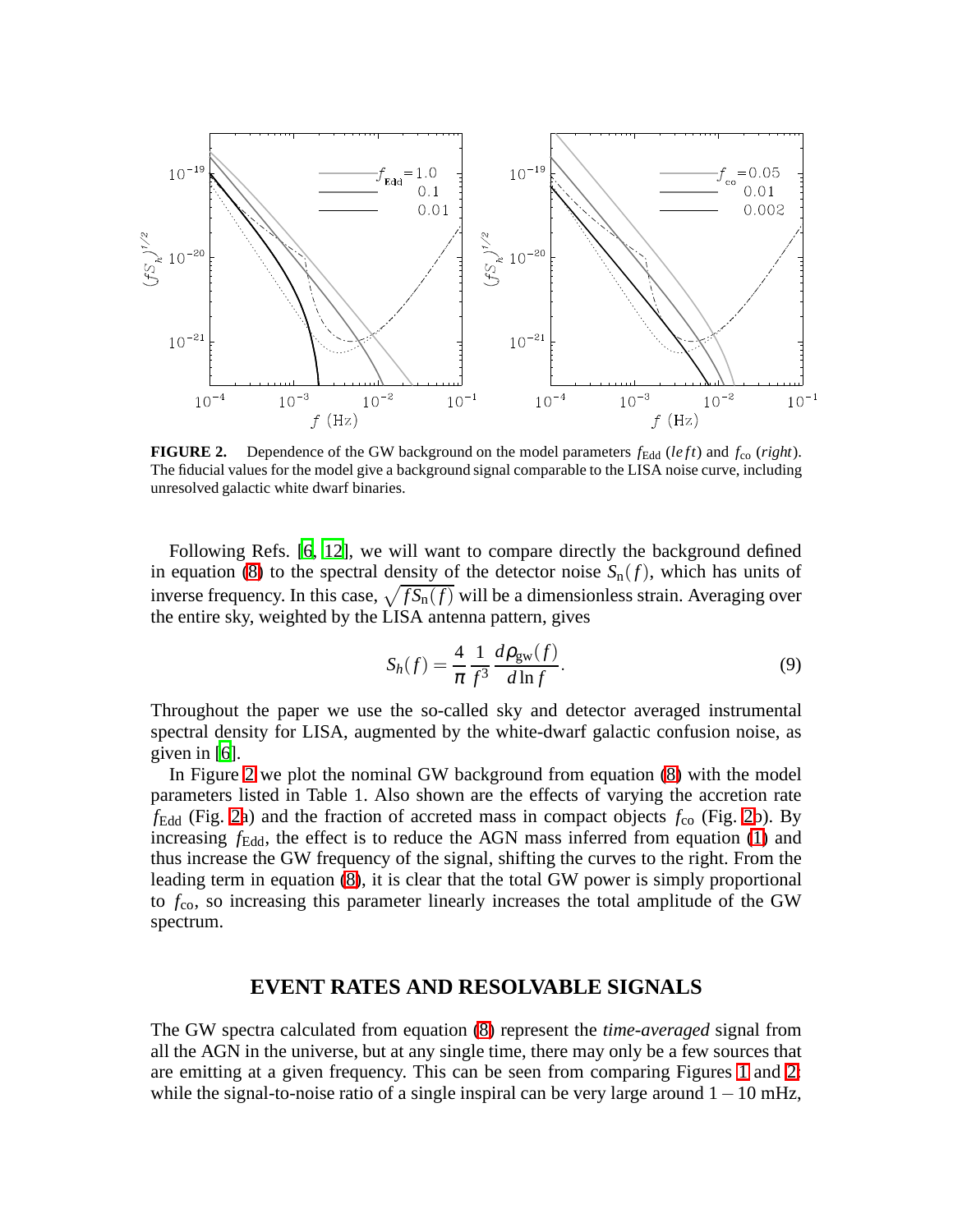

<span id="page-5-0"></span>**FIGURE 3.** Duty cycle  $D(f)$  for the nominal parameter values and a range of compact object masses *m*. When  $D(f) \leq 1$ , the inspiral signals should be individually resolvable.

a relatively small fraction of the inspiral time is spent in that band, significantly reducing the time-averaged strain amplitude.

One way of estimating the number of individual signals at a given frequency is by calculating the duty cycle  $D(f)$ :

$$
D(f) = \frac{f_{\rm co}}{f_{\rm X}m\eta_{\rm gw}} \int dz \frac{dV}{dz} \int_{L_{\rm min}}^{L_{\rm max}} dL_{\rm X} \frac{dn}{d\ln L_{\rm X}} t_{\rm coh}(f_z),\tag{10}
$$

where the cosmological volume element is  $dV/dz = 4\pi r^2(z)/H(z)$  and the "coherence" time"  $t_{\text{coh}}(f)$  is approximated by the Newtonian limit of the radiation reaction formula (e.g. [\[13\]](#page-6-12)):

$$
t_{\rm coh}(f) \equiv \frac{f}{df/dt} \simeq \frac{5}{144} m^{-1} M^{-2/3} (\pi f)^{-8/3}.
$$
 (11)

In Figure [3](#page-5-0) we show the duty cycle for the fiducial model parameters and a range of compact object masses *m*. The sharp cutoff around 40 mHz is not physical, but rather due to the somewhat artificial low-end cutoff in the luminosity function, corresponding to a minimum value for *M* and thus maximum attainable frequency. Note that  $D(f)$ is proportional to  $m^{-2}$ , since smaller *m* means more compact objects, and also slower inspiral rates, thus each source spends more time around a given *f* .

It is important to understand that  $D(f)$  represents the total number of sources in the observable universe, not all of which would be individually resolvable with LISA. To estimate the subtractable portion of the signal, we integrate the total signal-to-noise ratio (SNR) for a three-year mission lifetime (see, e.g., [\[12\]](#page-6-11)). For a given *m*, *M*, and source distance *d*, we can calculate the minimum frequency above which the source would be detectable with SNR above a certain threshold (here we use 15). Any contribution to equation [\(8\)](#page-3-2) above that frequency is ignored, resulting in an unresolvable GW spectrum,